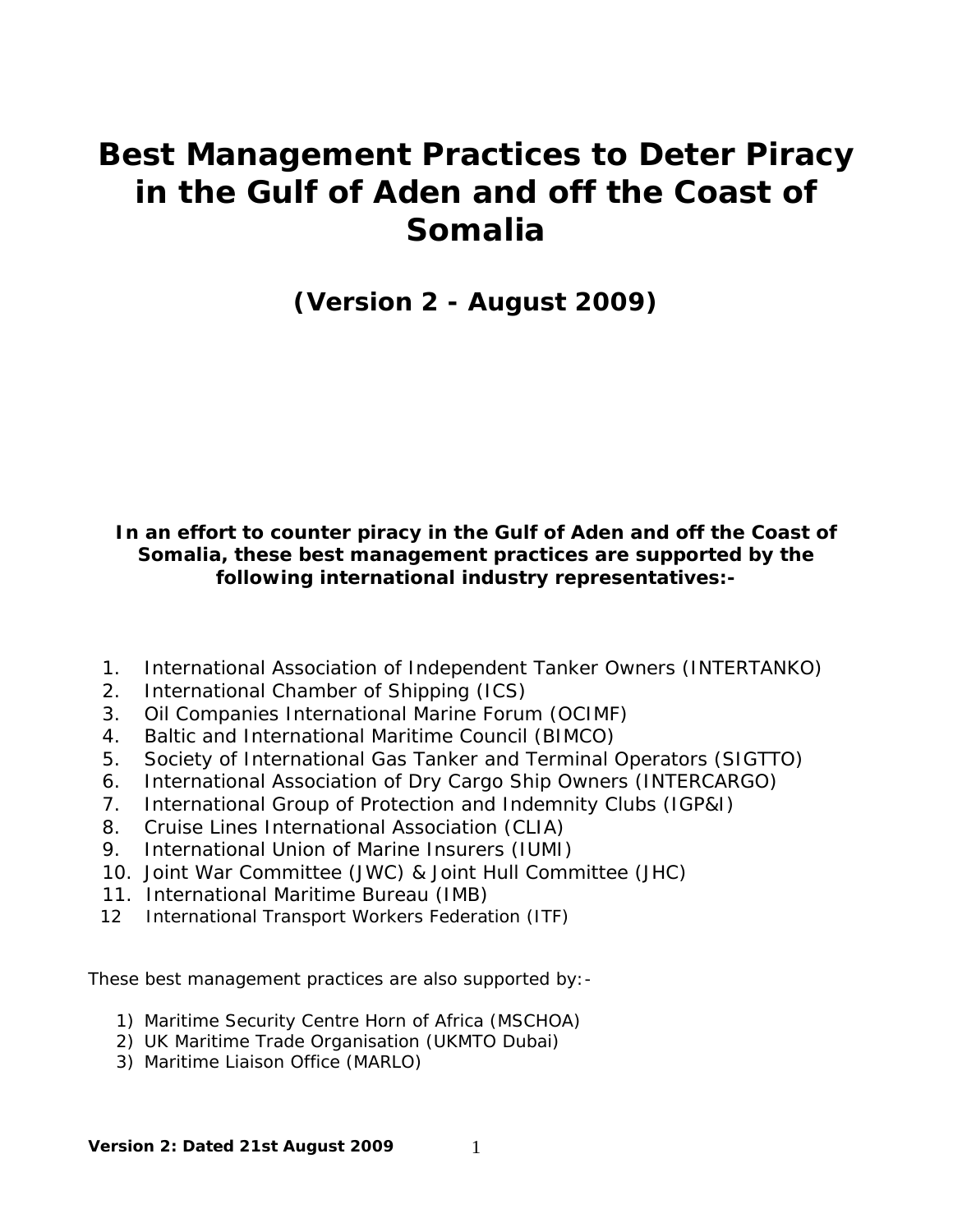# **SUGGESTED PLANNING AND OPERATIONAL PRACTICES FOR OWNERS, OPERATORS, MANAGERS AND MASTERS OF SHIPS TRANSITING THE GULF OF ADEN AND OFF THE COAST OF SOMALIA**

#### **PURPOSE**

- **1.** The purpose of this document is to provide Best Management Practices (BMP) to assist companies and ships in avoiding piracy attacks, deterring attacks and delaying successful attacks in the Gulf of Aden (GoA) and off the Coast of Somalia. The organisations consulted on this document represent the vast majority of ship owners and operators transiting the region.
- **2.** These organisations will encourage their members to utilise these BMP and will endeavour to promulgate these to other shipping interests as BMP for combating piracy in the region. This document complements guidance provided in the IMO MSC Circular MSC.1/Circ.1334

## **TYPICAL ATTACK PROFILES AND LESSONS LEARNT**

- **1.** During 2008, and the first half of 2009, an increase in the number of pirate attacks on merchant ships occurred throughout the GoA and off the coast of Somalia and within the wider North West Indian Ocean. The majority of attacks were initially clustered around the northern side of the GoA but attacks have occurred further off the east coast of Somalia.
- **2.** Analysis of successful attacks indicates that the following common vulnerabilities are exploited by the pirates:
	- a. Low speed
	- b. Low freeboard
	- c. Inadequate planning and procedures
	- d. Visibly low state of alert and/or lack of evident self-protective measures
	- e. Where a slow response by the ship is evident
- **3.** Commonly two or more small high speed (up to 25 knots) open boats/ "skiffs" are used in attacks often approaching from the port quarter and/or stern.
- **4.** The use of a pirate "mother ship", which is a larger ship carrying personnel, equipment, supplies and smaller attack craft, has enabled attacks to be successfully undertaken at a greater range from the shore.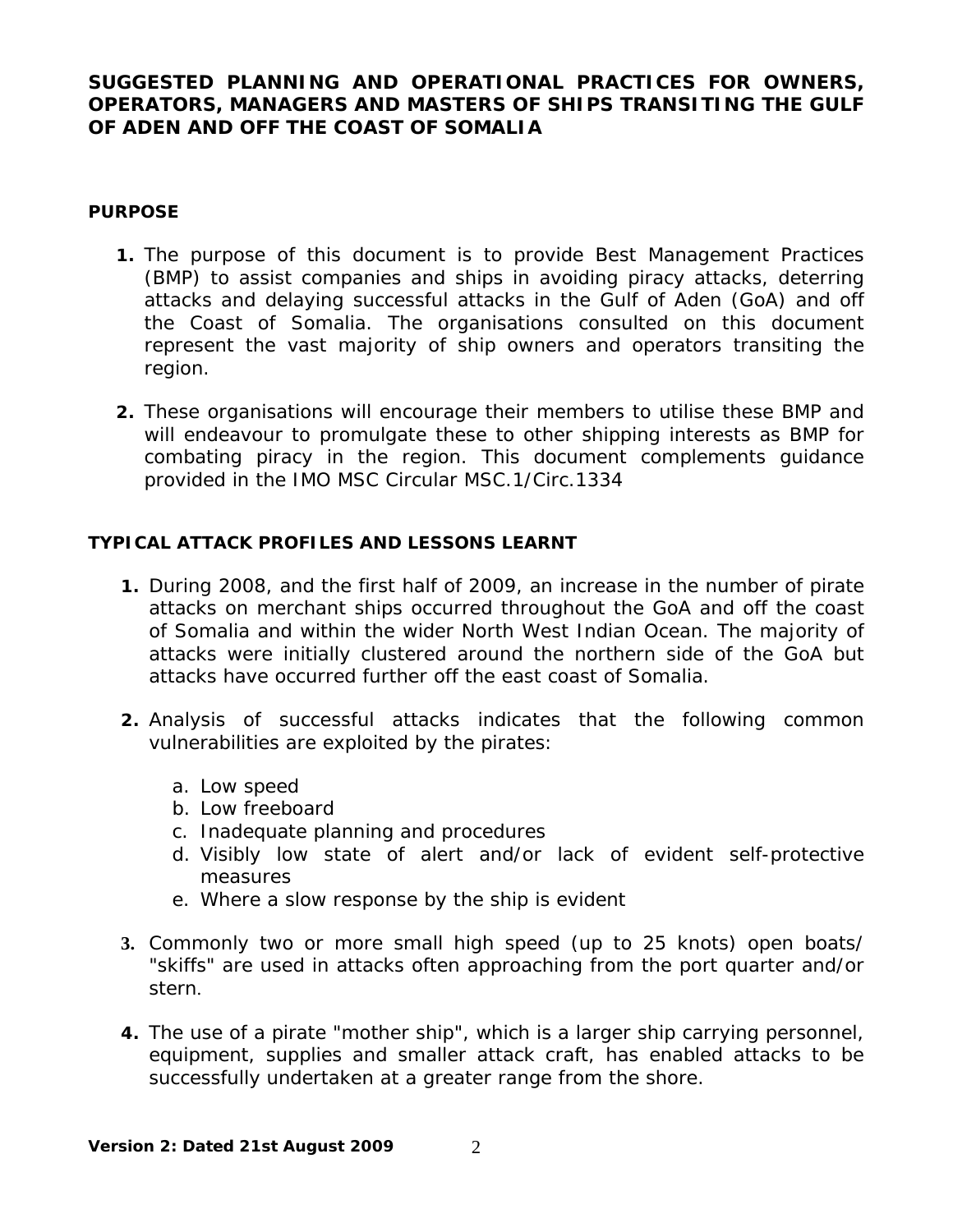- **5.** Vigilance should be highest at first light and last light, as the majority of the attacks have taken place during these periods.
- **6.** Higher speed vessels (15 knots and above) should not presume to be safe from attack but speed is an effective form of defence. The use of small arms fire, Rocket Propelled Grenades (RPG), in an effort to intimidate Masters of vessels to reduce speed has occurred within the area. Maintaining full sea speed in such circumstances has been shown to be effective.
- **7.** The majority of attempted hijacks have been repelled by ship's crew who have planned and trained in advance of the passage and employed passive counter measures to good effect.
- **8.** Prevailing weather and sea state conditions also greatly influence attackers' ability to operate. Wind strengths in excess of 18 knots and wave heights above 2 metres are considered sufficient to provide protection for all but the most vulnerable vessels, particularly where Masters are taking full account of Best Management Practices.

## **RECOMMENDED BEST MANAGEMENT PRACTICES**

## **1. Introduction**

- a. Whilst recognising the absolute discretion of the Master at all times to adopt appropriate measures to avoid, deter or delay piracy attacks in this region, this document of best practices is provided for ship owners and ship operators, Masters and their crews**.**
- b. Not all measures discussed in this document may be applicable for each ship. Therefore, as part of the risk analysis, an assessment is recommended to determine which of the BMP will be most suitable for the ship. The following have, however, generally proved effective:

# **2. Prior to Transit – General Planning**

#### a. General

i. UKMTO Dubai is the first point of contact for ships in the region. The day-to-day interface between Masters and the military is provided by UKMTO Dubai, who talk to the ships and liaise directly with MSCHOA and the naval commanders at sea. UKMTO Dubai require regular updates on the position and intended movements of ships. They use this information to help the naval units maintain an accurate picture of shipping. (See Glossary at **Annex A** for further details.)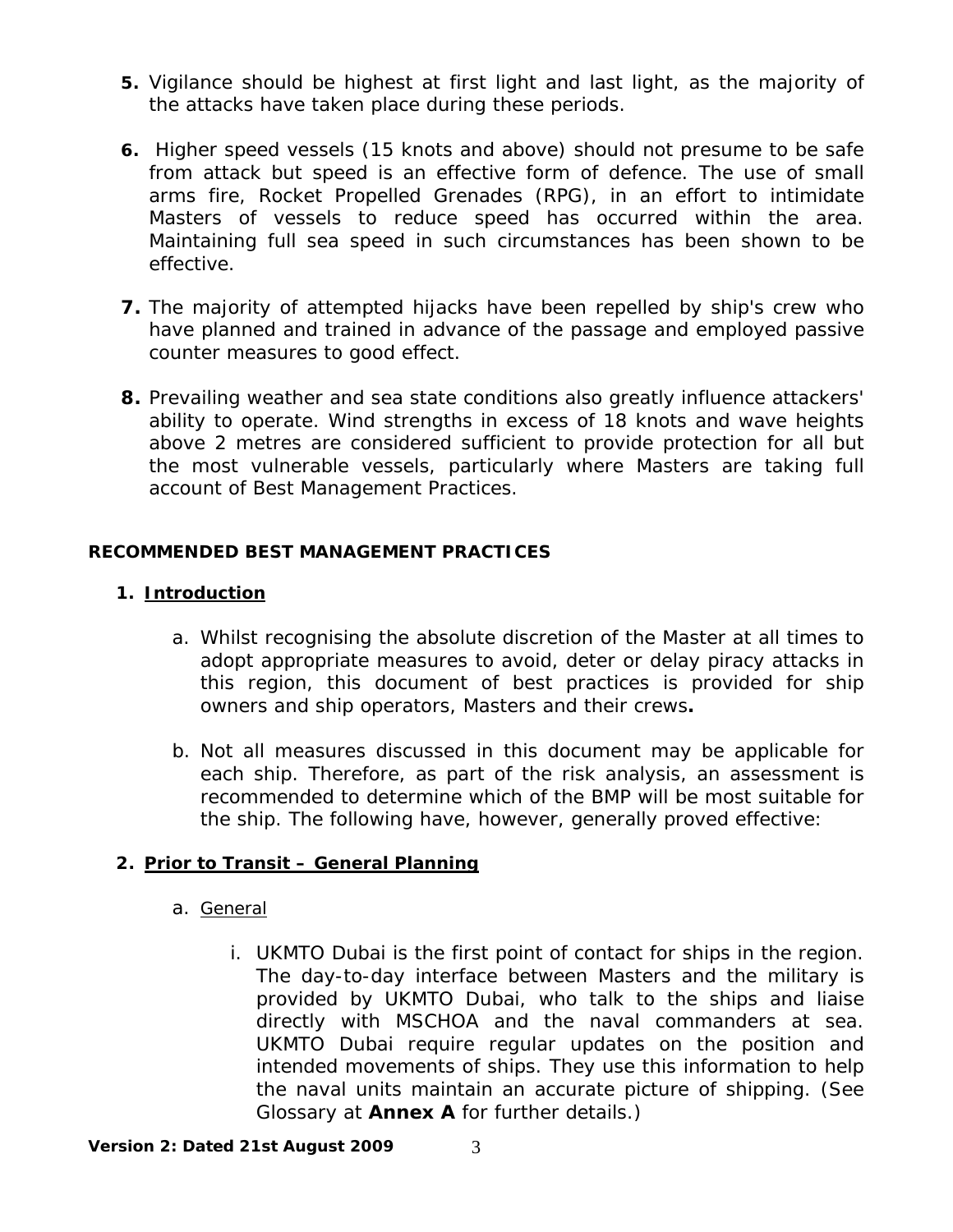- ii. The Maritime Security Centre Horn of Africa (MSCHOA), is the planning and coordination authority for EU forces (EU NAVFOR) in the Gulf of Aden and the area off the Coast of Somalia. (See Glossary at **Annex A**.)
- iii. The Marine Liaison Office (MARLO) operates as a conduit for information exchange between the Combined Maritime Forces (CMF) and the commercial shipping community within the region. (See Glossary at **Annex A**.)
- iv. Prior to transiting the high risk area, the owner and Master should carry out their own risk assessment to assess the likelihood and consequences of piracy attacks on the ship, based on the latest available information. The outcome of this risk assessment should identify measures for prevention, mitigation and recovery and will mean combining statutory requirements with supplementary measures to combat piracy.
- v. Company crisis management procedures should consider appropriate measures to meet the threat of piracy by adopting IMO and other industry recommended practices as appropriate to the particular circumstances and ship type.
- vi. Advanced notice of a vessel's intended passage is required by the naval authorities so that they can identify vulnerabilities and plan suitable protection. This is achieved by primarily:
	- 1) Initial report to UKMTO Dubai, (e-mail or fax).
	- 2) Initial report to MARLO (email or fax).
	- 3) Additionally, if planning to transit the Gulf of Aden, or navigate within the area bound by 12º N, 58º E & 10º S: Register the Vessel Movement with MSCHOA (either, online or by email or fax).
- vii. Whilst measures should be taken to prevent pirates boarding, the safety of crew and passengers is paramount.
- b. Company Planning:

It is strongly recommended that managers and/or the operations department register for access to the restricted sections of the MSCHOA website [\(www.mschoa.eu\)](http://www.mschoa.eu/), review the information contained therein and share this as appropriate within their fleet.

**Version 2: Dated 21st August 2009** 4 i. 4-5 days before the vessel enters the International Recommended Transit Corridor (IRTC), or area bound by 12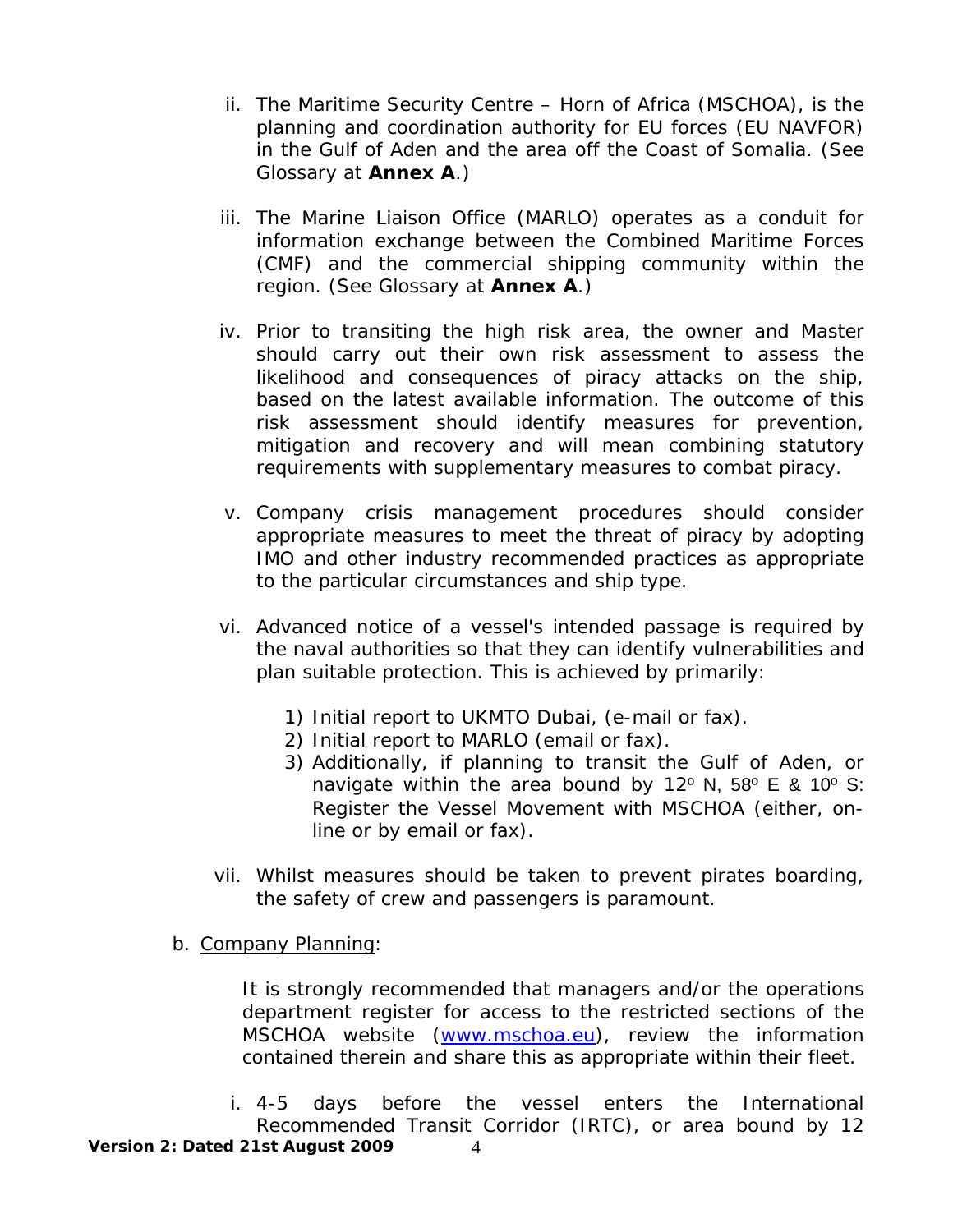degrees North or 58 degrees East or 10 degrees South, ensure that a "Vessel Movement Registration" submission has been logged with MSCHOA (on line, email or fax) . Note: This can be done by either the ship or the company.

- ii. Review the Ship Security Assessment (SSA) and implementation of the Ship Security Plan (SSP) as required by the International Ship and Port Facility Code (ISPS) to counter the piracy threat.
- iii. The Company Security Officer (CSO) is encouraged to see that a contingency plan for the high risk passage is in place, exercised, briefed and discussed with the Master and the Ship Security Officer (SSO).
- iv. Be aware of the particular high risk sea areas that have been promulgated.
- v. Offer their ship's Master guidance with regard to the preferred and available methods of transiting the region (Group Transit, Escorted Group Transit, National Convoy, etc.).
- vi. Conduct periodic crew training sessions.
- vii. The use of additional private security guards is at the discretion of the company but the use of armed guards is not recommended.
- viii. Consider additional resources to enhance watch-keeping numbers.
- ix. Consider the outfitting of ships with Self Protection Measures (SPM) prior to transiting high risk areas.

#### c. Ship's Master Planning:

- i. Communication of "Initial Report" to UKMTO Dubai and MARLO (email or fax) when entering the reporting area between Suez, and 78 degrees East 10 degrees South, see Anti-Piracy Planning chart Q6099.
- ii. 4-5 days before entering the IRTC, or the area within 12 degrees North, 58 degrees East or 10 Degrees South, ensure that a "Vessel Movement Registration" submission has been logged with MSCHOA (on line, email or fax). Note: This can be done by either the ship or the company. If it is completed by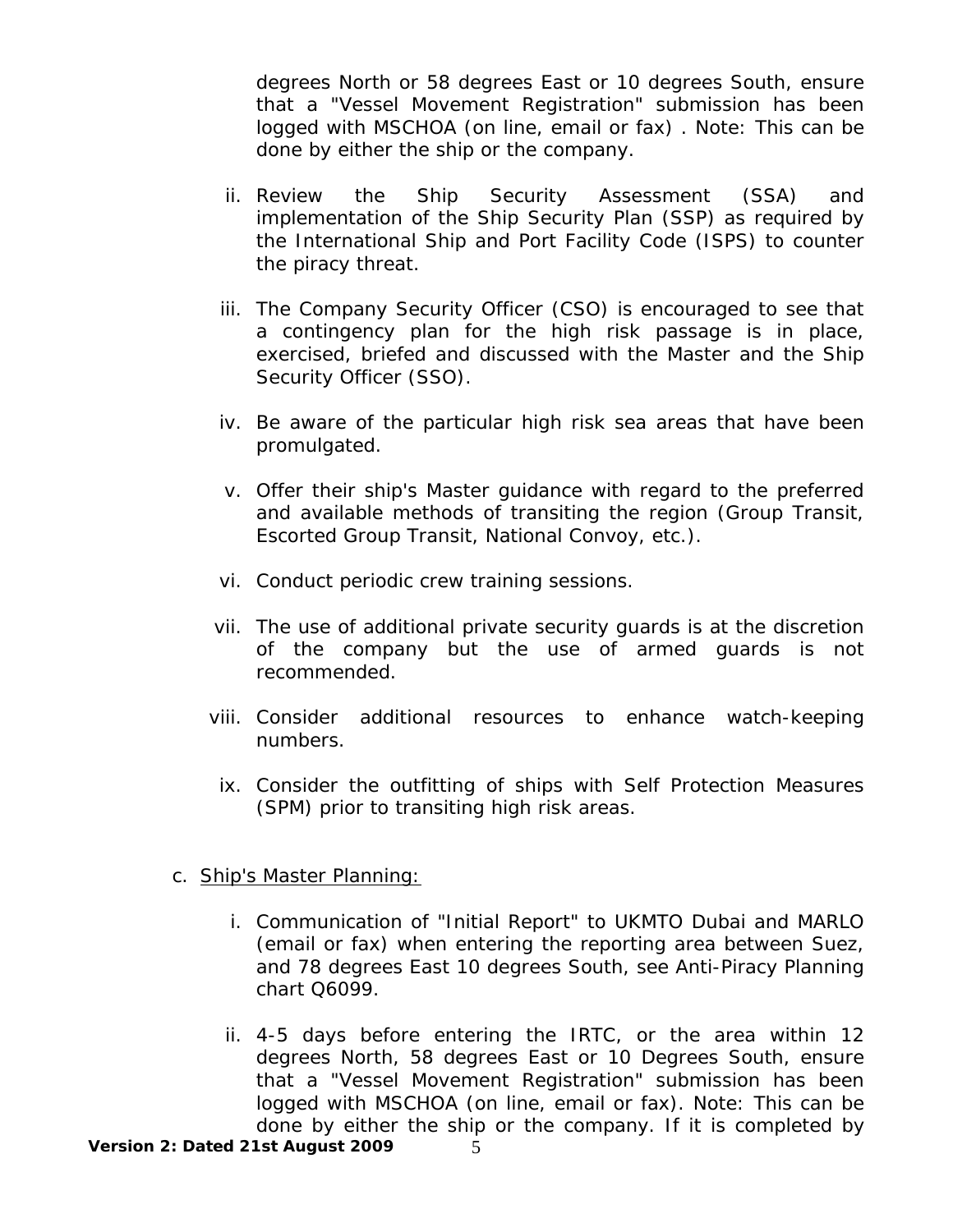the company, Masters should satisfy themselves with their companies that their details are correctly registered with MSCHOA.

- iii. Prior to transit of the region it is recommended that the crew should be thoroughly briefed.
- iv. The anti-piracy contingency plan has been shown to be most effective when implemented in advance. A drill is conducted prior to arrival in the area, the plan reviewed and all personnel briefed on their duties, including familiarity with the alarm signal signifying a piracy attack.
- v. Masters are advised to also prepare an emergency communication plan, to include all essential emergency contact numbers and pre-prepared messages, which should be ready at hand or permanently displayed near the communications panel (e.g. telephone numbers of MSCHOA,IMB PRC, CSO etc – see Contact List at Annex B).
- vi. Define the ship's AIS policy: SOLAS permits the Master the discretion to switch off AIS if he believes that its use increases the ship's vulnerability. However, in order to provide naval forces with tracking information within the GoA it is recommended that AIS transmission is continued but restricted to ship's identity, position, course, speed, navigational status and safety-related information. Off the coast of Somalia the decision is again left to the Master's discretion, but current Naval advice is to turn it off completely. If in doubt this can be verified with MSCHOA.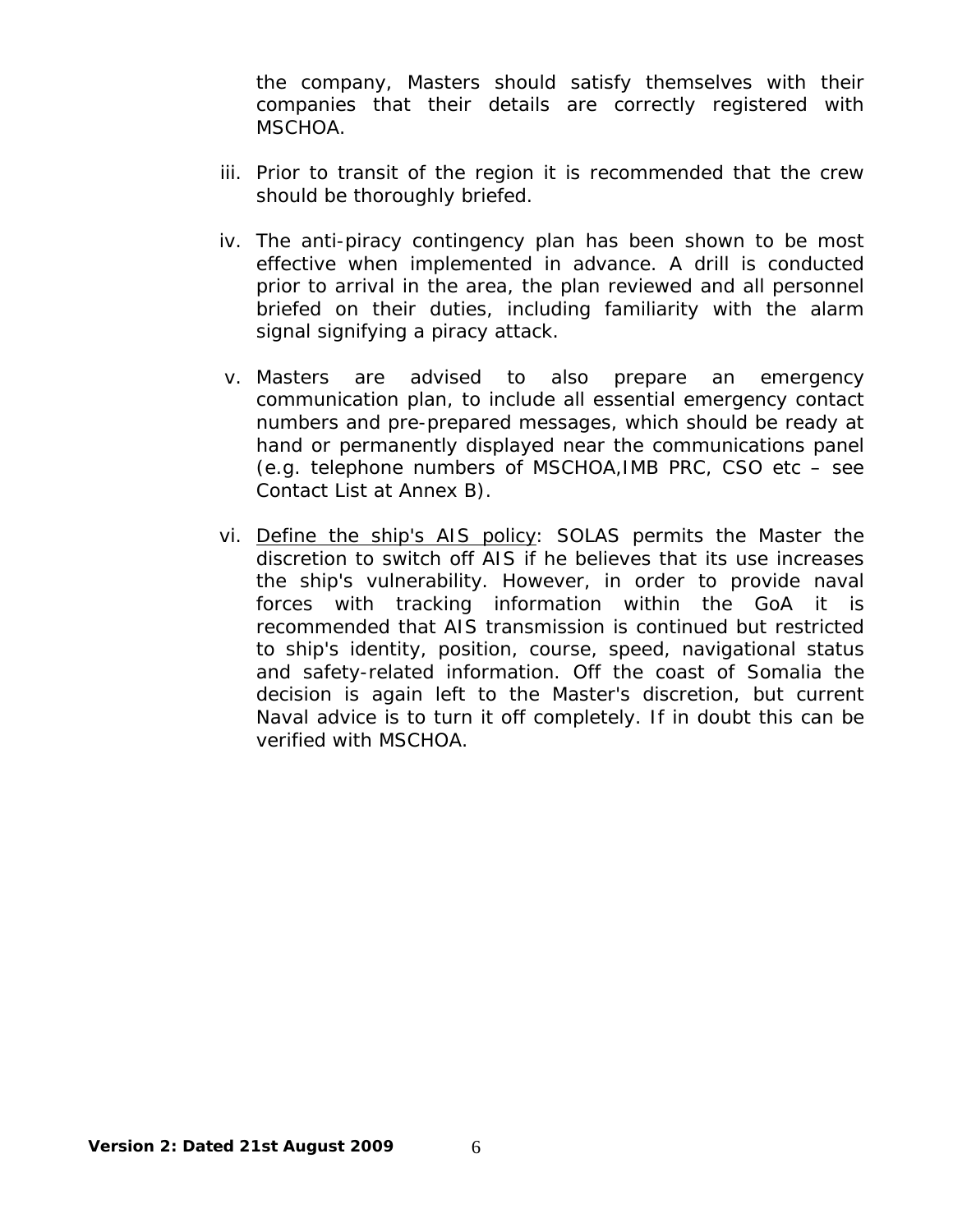#### **3. Prior to Transit Voyage Planning**

- a. Vessels are encouraged to report their noon position, course, speed, estimated and actual arrival times to UKMTO Dubai and MARLO whilst operating in the region.
- b. Vessels are also encouraged to increase the frequency of such reports when navigating in known high risk/piracy areas and further report upon passing Point A or B in the GoA, as shown on Anti-Piracy Chart Q6099.

# c. Inside the GoA

- i. EUNAVFOR strongly recommends that ships conduct their passage within the IRTC. Westbound ships should bias themselves to the northern portion of the corridor, and eastbound ships to the southern portion. Group Transit (GT) guidance within the GoA for times and speeds are on the MSCHOA web site, if a GT is contemplated.
- ii. Ships should avoid entering Yemeni Territorial Waters (YTWs) while on transit. This is for reasons of customary international law, as it is not possible for international military forces (non-Yemeni) to protect ships that are attacked inside Yemeni TTW.
- iii. Ships may be asked to make adjustments to passage plans to conform to MSCHOA routeing advice.
- iv. During GTs ships should not expect to be permanently in the company of a warship. But all warships in the GoA, whether part of EUNAVFOR or coordinating with them, will be aware of the GoA GTs and will have access to the full details of vulnerable shipping.
- v. MSCHOA strongly recommends Masters make every effort to plan transit periods of highest risk areas of the GoA for night passage (MSCHOA will advise ships). Very few successful attacks have occurred at night.
- d. Outside the GoA
	- i. Ships navigating off the east coast of Somalia should consult with the MSCHOA website or UKMTO Dubai in order to obtain the most recent routeing advice.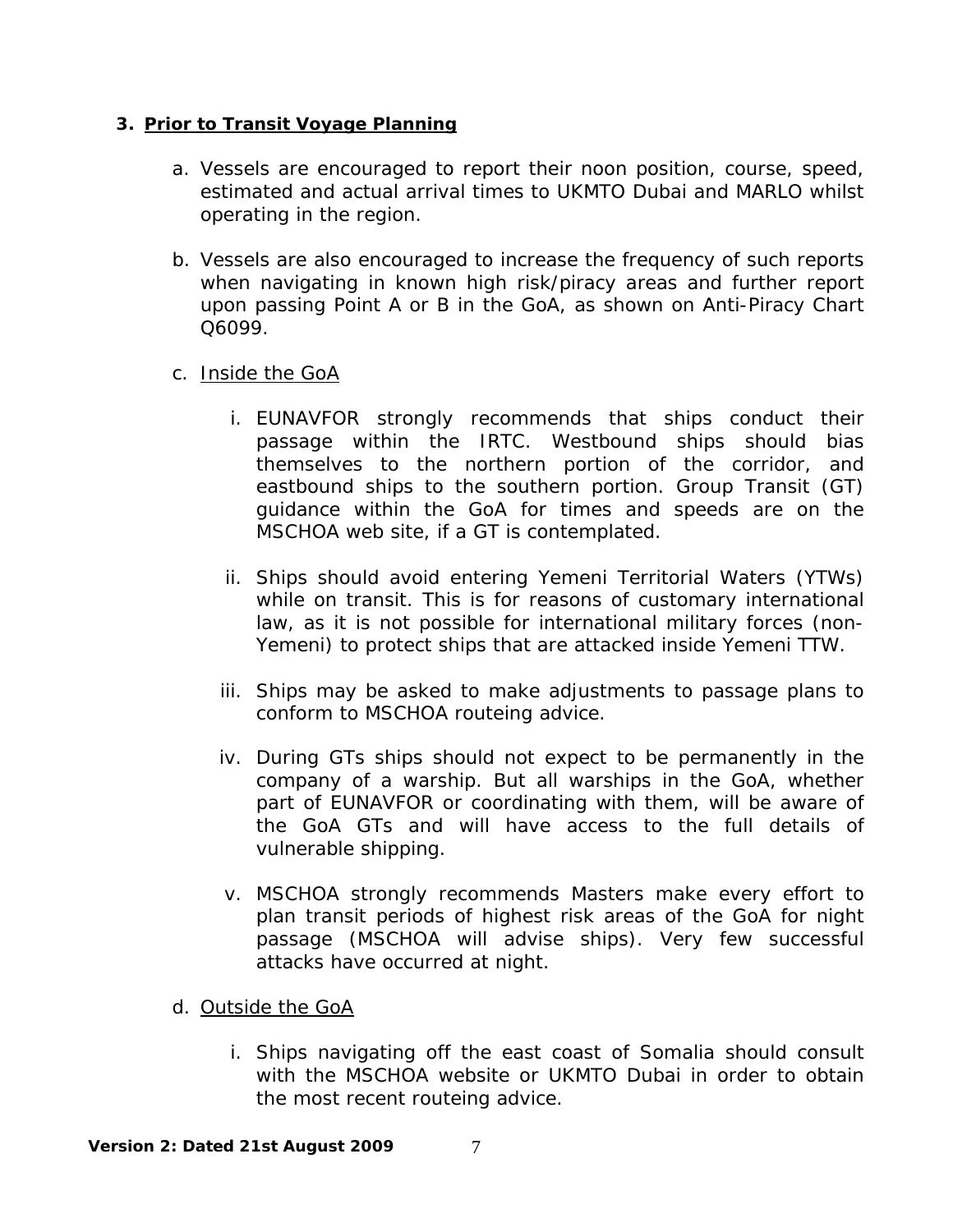- ii. Masters should still update UKMTO Dubai in the usual manner with their ship's course and details.
- e. A list of useful contact details are contained in **Annex B**

# **4. Prior to Transit – Defensive Measures**

- a. Taking into account the manning levels, ensure that ship routines are adjusted sufficiently in advance so that well-rested and well-briefed crew are on watch and sufficient watch keepers are available. The Master and Officers of the Watch should be familiar with the impact of zig-zag manoeuvres onboard their particular ship, (in all sea conditions) and in particular the impact that these manoeuvres can have upon reducing the speed of the vessel.
- b. Consider minimising external communications (radios, handsets and AIS information) to essential safety- and security-related communication and SOLAS information only, during transit of the GoA and passing the Coast of Somalia.
- c. Increase readiness and redundancy by running additional auxiliary machinery, including generators and steering motors.
- d. Increase lookouts / bridge manning.
- e. Man the Engine Room.
- f. Secure and control access to the bridge, engine room, steering gear room, and all accommodation /internal spaces. All potential access points (doors, portholes, vents, etc.) should be risk-assessed and adequately secured, especially where the potential access point is considered large enough for an attacker to gain entry. Access to and from the accommodation and internal work spaces should be reduced to a single point of entry when transiting the high risk areas. Any measures employed should not obstruct an emergency EXIT from within the internal space, whilst remaining secure from access by pirates outside.
- g. In case of emergency, warships can be contacted on VHF Ch. 16 (Backup Ch.08).
- h. Check all ladders and outboard equipment are stowed or up on deck.
- i. Check that self-protection measures put in place in advance, remain securely fitted and function as intended. Be mindful that temporary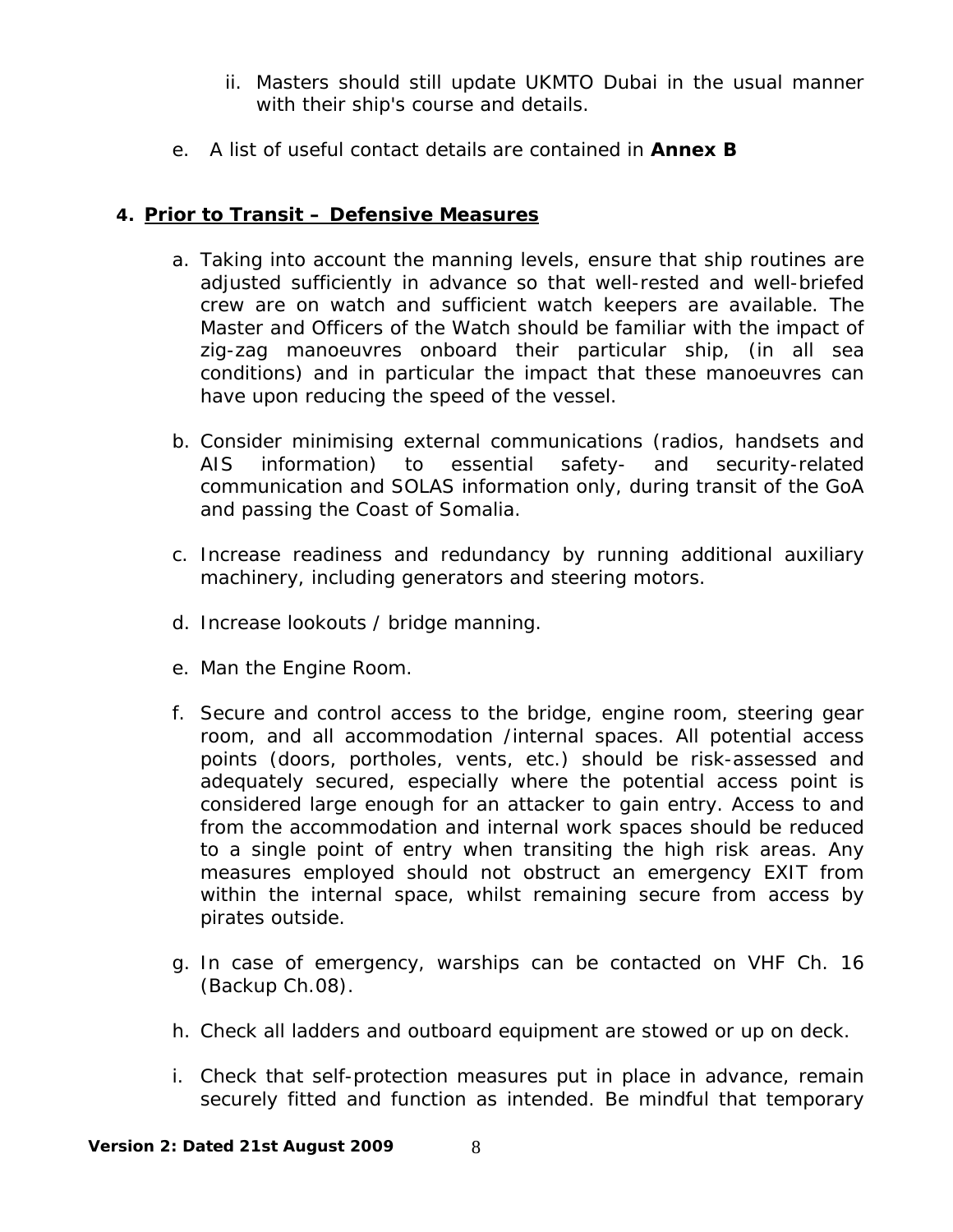devices may work loose and consequently may only provide a reduced level of protection.

- j. If the ship has a comparatively low freeboard, consider the possibility of extending the width of the gunwales to prevent grappling hooks from gaining hold. Check the MSCHOA website for examples of such measures.
- k. It is recommended that a piracy attack muster point or "citadel" be designated and lock-down procedures rehearsed in order to delay access to control of the ship and buy time. Ideally this should be away from external bulkheads and portholes. Due to the ongoing debate on the use of citadels and their method of employment, Masters are recommended to check regularly with MSCHOA.
- l. Consider the use of dummies at the rails to simulate additional lookouts. However, if ship design creates lookout black spots and the security assessment identifies this risk, then it may have to be covered by manpower.
- m. It is suggested fire pumps and/or hoses should be pressurised and ready for discharge overboard around the vessel, particularly at the most vulnerable points.
- n. Consideration should also be given to creating a water curtain around the vessel to further deter boarding.
- o. Consider the use of razor wire/physical barriers around stern/lowest points of access, commensurate with crew safety and escape.
- p. Consider the use of passive defence equipment.
- q. Consider providing night vision optics for use during the hours of darkness.
- r. Operate CCTV (if fitted).

#### **5. In Transit – Operations**

- a. Ship's crew should not be exposed to undue risk when employing Self Protective Measures (SPM).
- b. All ships inside the GoA are strongly urged to use the IRTC and follow MSCHOA GT advice and timings as promulgated on the MSCHOA web site.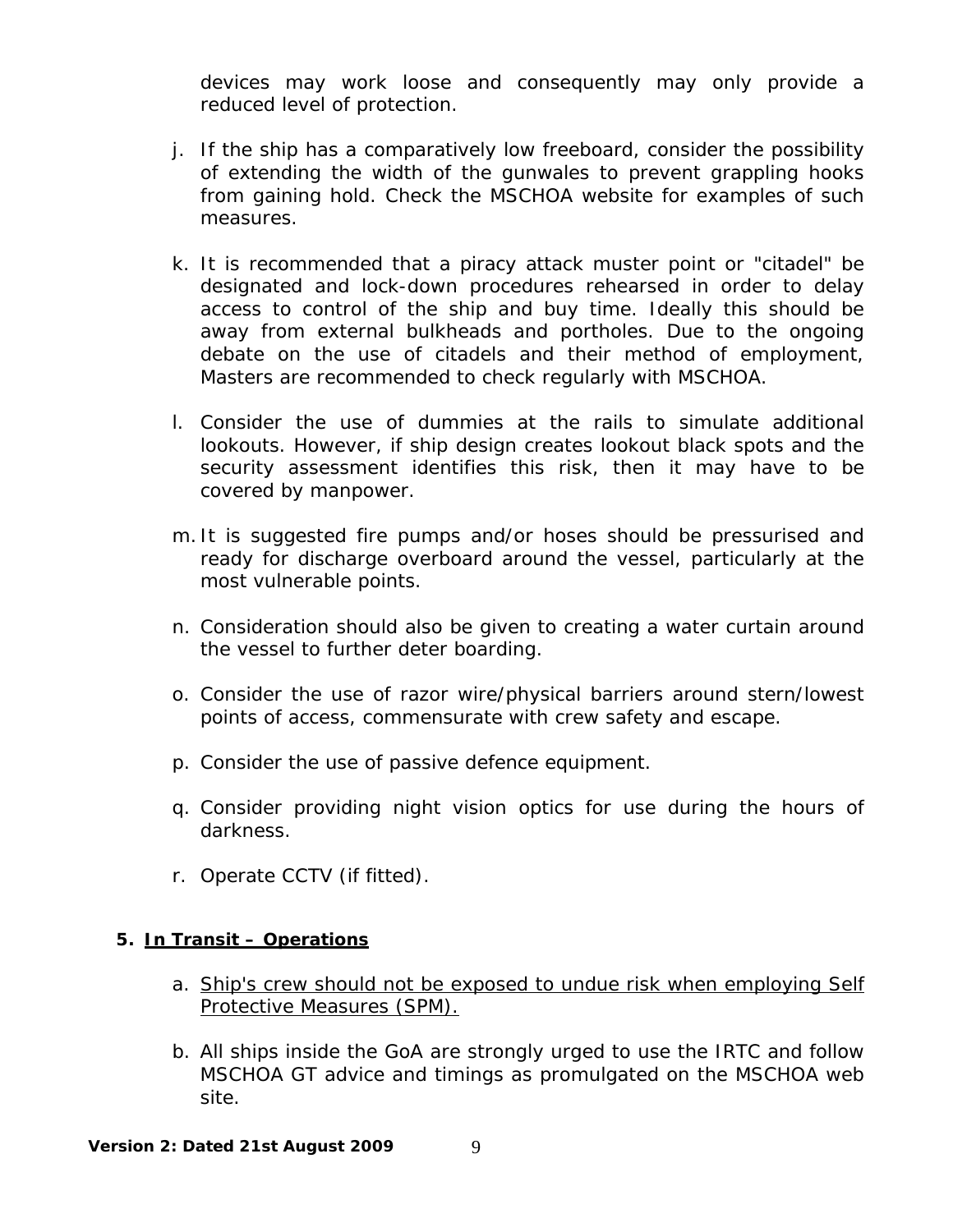- c. Attention of Mariners is also drawn to IMO circular SN.1 Circ. 281 dated 4th August 2009, *"Information on Internationally Recognised Transit Corridor (IRTC) for Ships Transiting the Gulf of Aden"* where advice is provided that the IRTC is subject to change by military authorities according to prevailing circumstances. Mariners are therefore urged to obtain up-to-date information from the "MSCHOA" website http://www.mschoa.org or NAV-warnings promulgated for that area.
- d. If you intend to follow a Group Transit (GT) through the IRTC: Transit at the group transit speed, but remain aware of the ship's limitations. (Current advice, for example, is that if your full sea speed is 16 knots, consider joining a 14 knot GT and keep those 2 knots in reserve.)
- e. If you do not intend to follow a GT through the IRTC: Maintain full sea speed through the high risk area. (Current advice is that if the full sea speed of the ship is more than 18 knots, then do not slow down for a GT. Instead, maintain full sea speed and aim to transit as much of the high risk area in darkness as possible.)
- f. Ships should comply with the International Rules for Prevention of Collision at Sea at all times. Masters should endeavour not to impede the safe navigation of other vessels when joining and leaving the IRTC. Navigation lights should not be turned off at night. Follow the guidance given by Flag State Authority.
- g. Provide deck lighting only as required for safety. Lighting in the shadow zones around the ship's hull may extend the area of visibility for lookouts, but only where consistent with safe navigation. Where fitted, and deemed suitable, consider the immediate use of "remotely operated" ship search lights, if suspicious activity around the vessel is observed, the use of search lights may startle and deter a potential attack. (Current Naval advice is to transit with navigation lights only).
- h. Keep photographs of pirate "mother ships" on the bridge. Report immediately if sighted. Report all sightings of suspect mother ships to UKMTO Dubai and the IMB PRC. (See Annex C for an example of a Piracy Report for passing on such information or reporting on any other attack or sighting.)
- i. The Master should try to make as early an assessment of a threat as possible. As soon as the Master feels that a threat is developing he should immediately call the UKMTO Dubai.
- j. Keep a good lookout by all available means for suspicious craft, especially from astern and each quarter.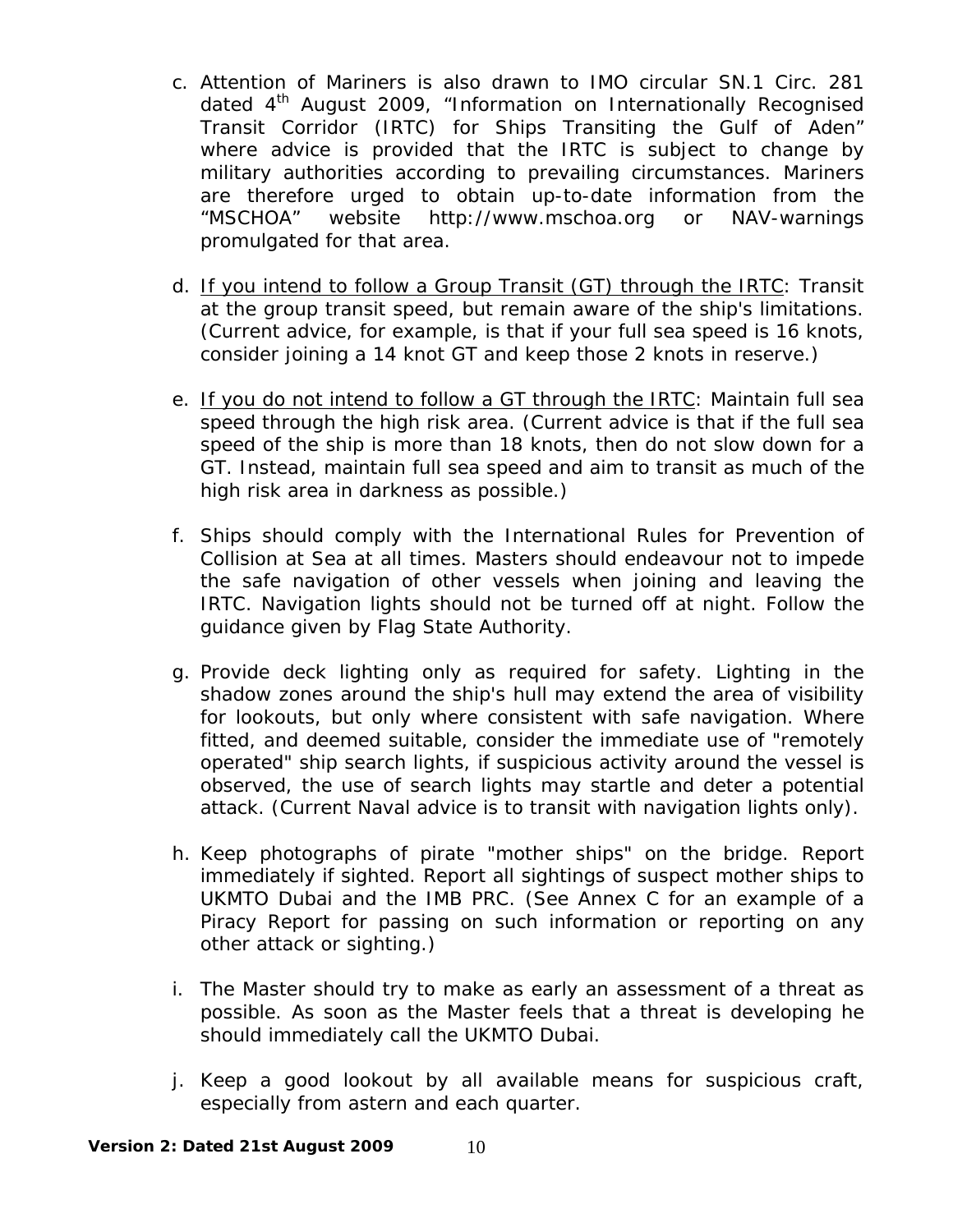- k. Protect the crew from exposure to undue risk. Only essential work on deck should occur in transit of the high risk area. Masters should, in so far as possible, keep crew members clear from external deck spaces during hours of darkness, whilst being mindful of their obligation to maintain a full and proper lookout at all times.
- l. Use light, alarm bells and crew activity to alert suspected pirates that they have been detected.
- m.A variety of other additional commercially available non-lethal defensive measures are available that could be considered; however these should be assessed by companies on their merits and on the particular characteristics and vulnerability of the ship concerned.

## **6. If Attacked by Pirates**

- a. Follow the ship's pre-prepared contingency plan.
- *b.* Activate the Emergency Communication Plan, and report the attack immediately to the single primary point of contact in the event of an attack, which is UKMTO Dubai. *(MSCHOA, as the continually manned maritime security watch centre for piracy attacks in the region, will continue to function as a back-up contact point in the event of an attack).*
- c. Activate the Ship Security Alert System (SSAS), which will alert your Company Security Officer and flag state. *Post attack reports should be communicated as quickly as possible to all relevant piracy reporting centres as explained in section 9.*
- d. If the Master has exercised his right to turn off the Automatic Identification System (AIS) during transit of the piracy area, this should be turned on once the ship comes under pirate attack.
- e. Sound the emergency alarm and make a 'pirate attack' (PA) announcement in accordance with the ship's emergency plan.
- f. Make a 'Mayday' call on VHF Ch. 16 (and backup Ch. 08, which is monitored by naval units). Send a distress message via the DSC (Digital Selective Calling) system and Inmarsat-C, as applicable. Establish telephone communication with UKMTO Dubai.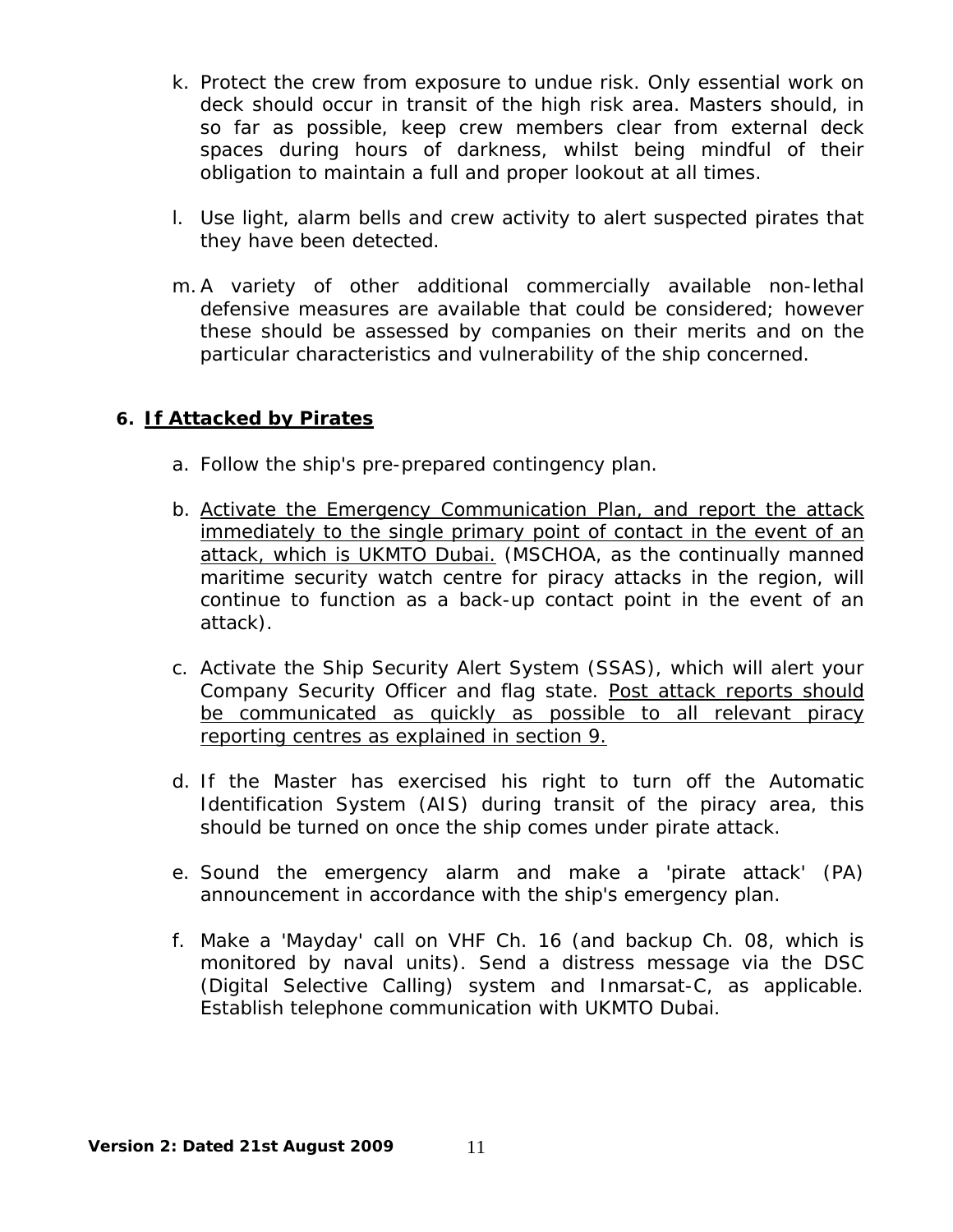- g. Prevent skiffs closing on the ship by altering course and increasing speed where possible<sup>[1](#page-11-0)</sup>. Pirates have great difficulty boarding a ship that is:
	- i. Making way at over 15 knots.
	- ii. Manoeuvring it is suggested that as early as possible Masters undertake continuous small zigzag manoeuvres to further deter boarding whilst maintaining speed. Consider increasing the pirates' exposure to wind/waves and using bow wave and stern wash to restrict pirate craft coming alongside. Masters and the Officer of the Watch (OOW), should be aware of the handling and manoeuvring characteristics of the vessel. Particular attention should be given to the effects of varying helm orders and the impact these can have on the ships speed.
- h. Activate fire pump defensive measures.
- i. Consider turning on forward facing deck lights to draw attention to your vessel and aid positive identification by arriving military forces as a vessel under attack.
- j. Muster all remaining crew in accordance with the ship's contingency plan.

# **7. If Boarded by Pirates**

 $\overline{a}$ 

- a. Before pirates gain access to the bridge, inform UKMTO Dubai and, if time permits, the Company.
- b. Offer no resistance; this could lead to unnecessary violence and harm to the crew.
- c. If the bridge/engine room is to be evacuated, then the main engine should be stopped; all way taken off the vessel if possible and the ship navigated clear of other ships.
- d. Remain calm and co-operate fully with the pirates.

<span id="page-11-0"></span>*<sup>1:</sup> If you can buy time until the military forces arrive, this often leads the pirates to abort their attack. This is why early registration with MSCHOA, use of Group Transit timings and updating your position*  with UKMTO Dubai are all essential: it gives a better probability that Naval support will be nearby if *the pirates attack.*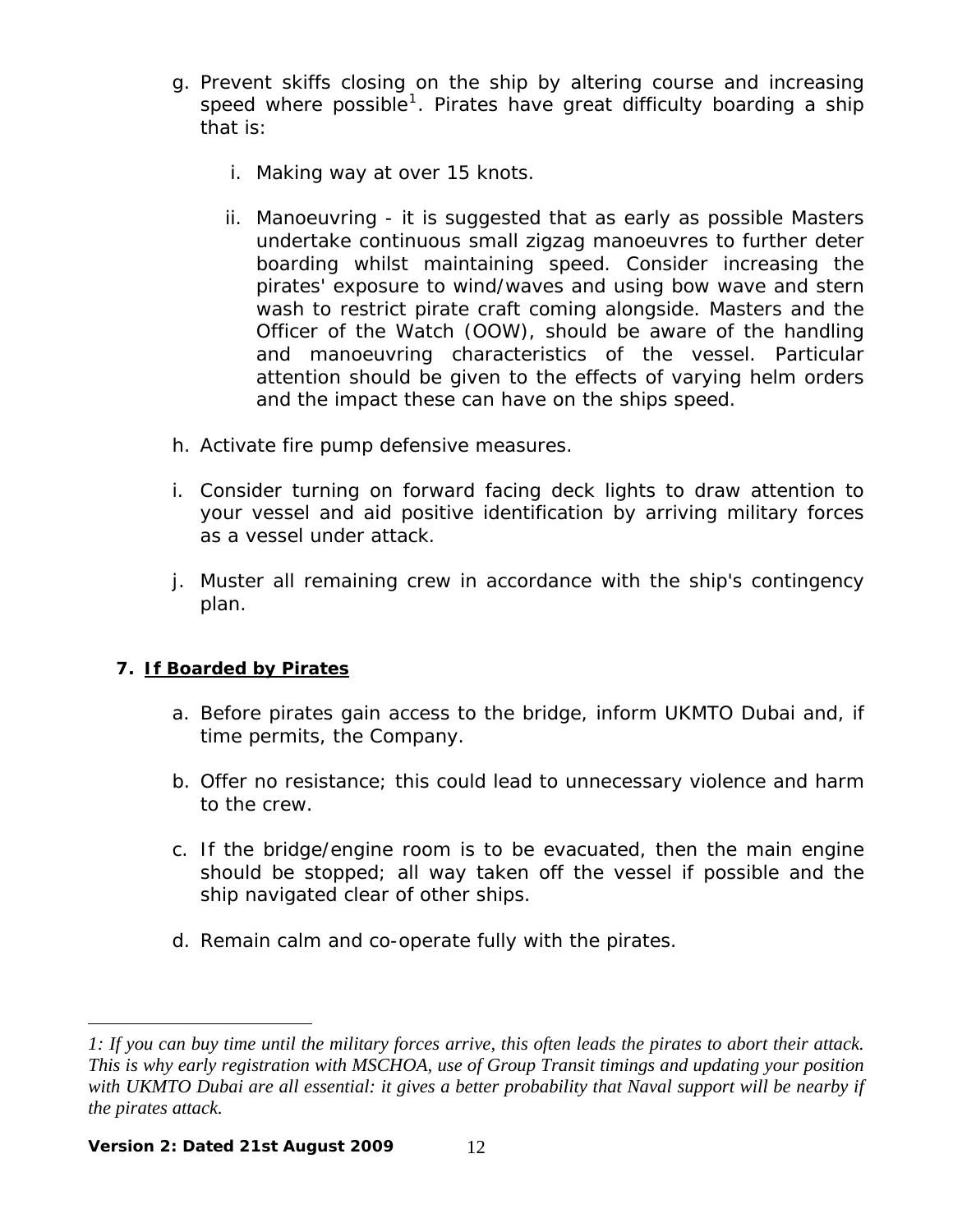- e. Ensure all crew, other than the bridge team, stay together in one location.
- f. If in a locked down "citadel" ensure internal protection/cover is available in case the pirates attempt to force entry. Keep clear of entry point/doors and portholes/windows – do not resist entry. Use citadel emergency communication methods to communicate with authorities.

## **8. In the Event of Military Action**

- a. Crew should be advised NOT to use cameras with flash at any time when any military action is underway.
- b. In the event that military personnel take action onboard the ship, all personnel should keep low to the deck, cover their head with both hands, with hands visible and empty.
- c. Be prepared to answer questions on identity and status onboard.
- d. Be aware that English is not the working language of all naval units in the region.
- e. Military Forces may initially secure all persons encountered. This is standard practice. Brief and prepare ship's personnel to expect this and to cooperate fully during the initial stages of military action onboard.

# **9. Post Incident Reporting (Reference Annex C).**

- a. Following any piracy attack or suspicious activity, it is vital that a detailed report of the event is reported to MSCHOA, UKMTO DUBAI and the IMB.
- b. This will ensure full analysis and trends in piracy activity are established as well as enabling assessment of piracy techniques or changes in tactics, in addition to ensuring appropriate warnings can be issued to other Merchant shipping in the vicinity.
- c. Masters are therefore requested to complete the standardised piracy report form contained in **Annex C.**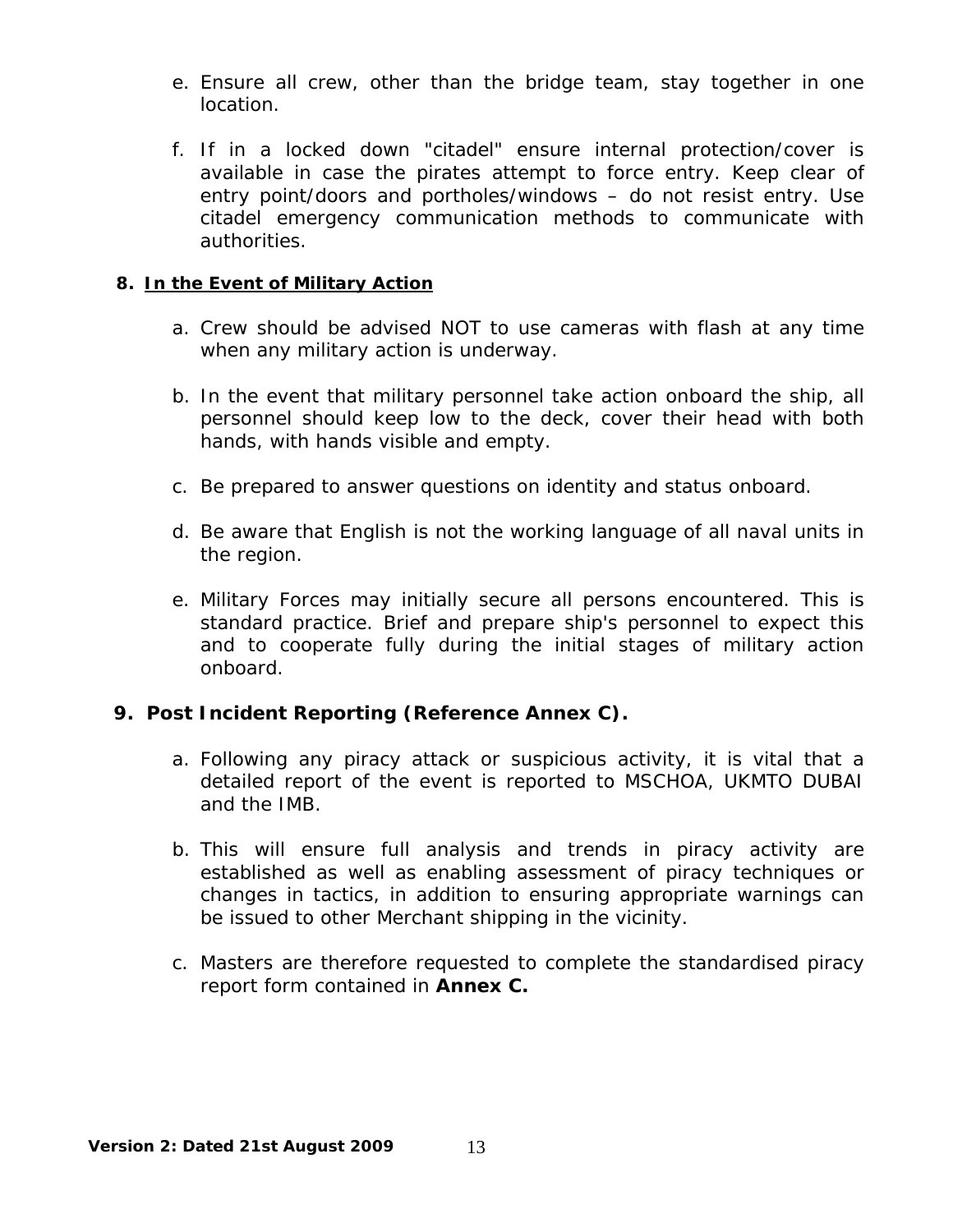#### **Updating Best Management Practices.**

- **1.** It is anticipated that these BMP will be periodically updated based upon operational experience and lessons learned. The parties to this document will endeavour to meet regularly to update these BMP and to circulate revisions to their respective members and other interested organisations.
- **2.** If in doubt, consult the MSCHOA website where additional relevant information will always be posted (noting that this may not be endorsed by all of the above-listed organisations).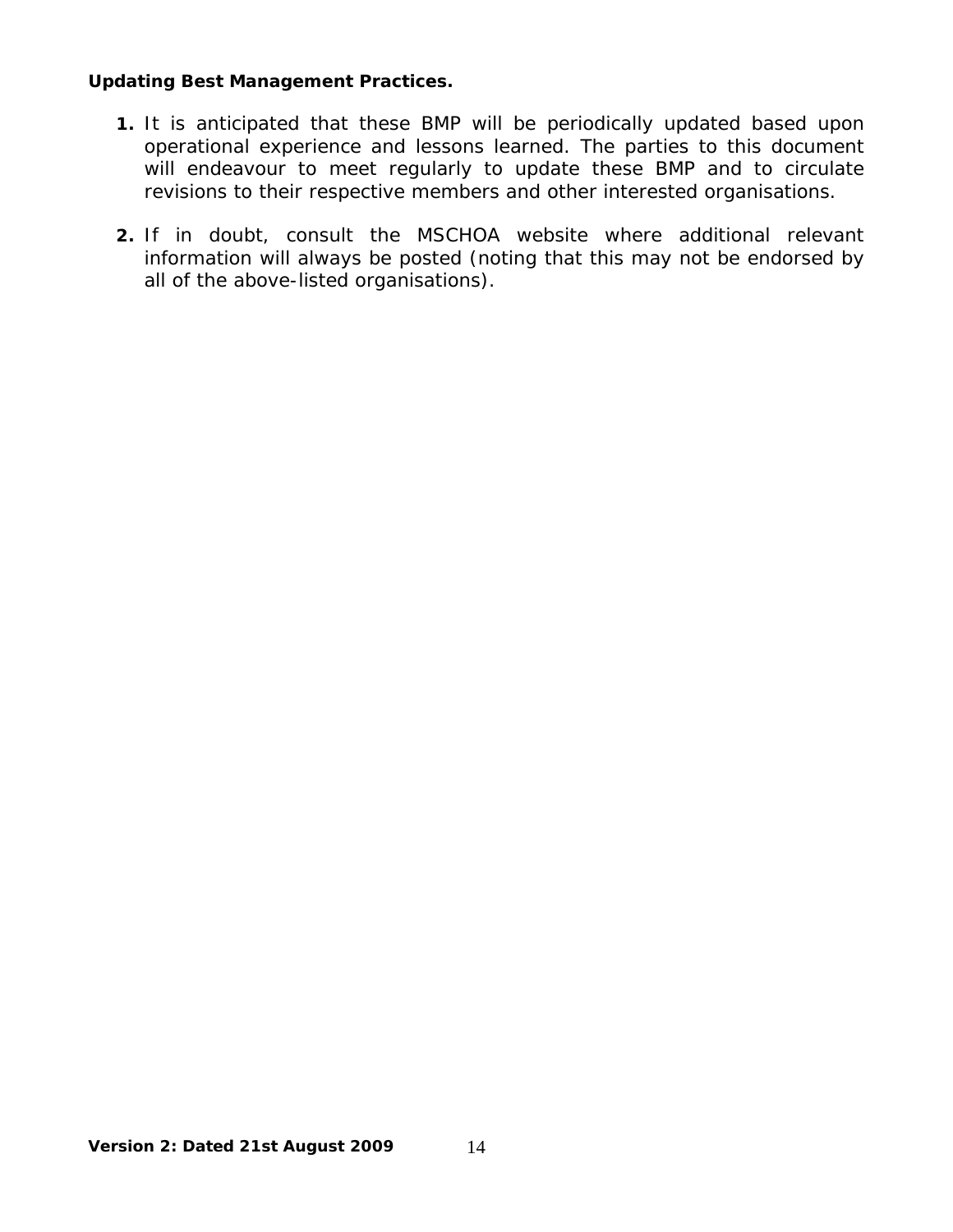#### **ANNEX A: GLOSSARY**

The roles and inter-relationship of the coordinating bodies involved.

## **EUNAVFOR**

EUNAVFOR is the coordinating authority which operates the Maritime Security Centre (Horn of Africa). All information and contact details are to be found within the MSCHOA website.

# **MSC (HOA) Maritime Security Centre (Horn of Africa)**

MSCHOA was set up by the European Union (EU) as part of a European Security and Defence Policy initiative to combat piracy in the Horn of Africa. This work commenced with the establishment of EU NAVCO in September 2008. This Coordination Cell working in Brussels established links with a broad cross-section of the maritime community and provided coordination with EU forces operating in the region. In November 2008, the Council of the European Union took a major step further by setting up a naval mission – EU NAVFOR ATALANTA – to improve maritime security off the Somali coast by preventing and deterring pirate attacks and by helping to safeguard merchant shipping in the region.

# **UKMTO Dubai – (UK) Maritime Trade Operations**

The UK Maritime Trade Operations (UKMTO Dubai) office in Dubai acts as a point of contact for industry liaison with the Combined Military Forces (CMF). UKMTO Dubai also administers the Voluntary Reporting Scheme, under which merchant ships are encouraged to send daily reports, providing their position and ETA at their next port, whilst transiting the region bound by Suez, 78°E and 10°S. UKMTO Dubai subsequently tracks ships, and the positional information is passed to CMF and EU headquarters. Emerging and relevant information affecting commercial traffic can then be passed directly to ships, rather than by company offices, improving responsiveness to any incident and saving time.

For further information, or to join the Voluntary Reporting Scheme, please contact UKMTO Dubai: UKMTO@eim.ae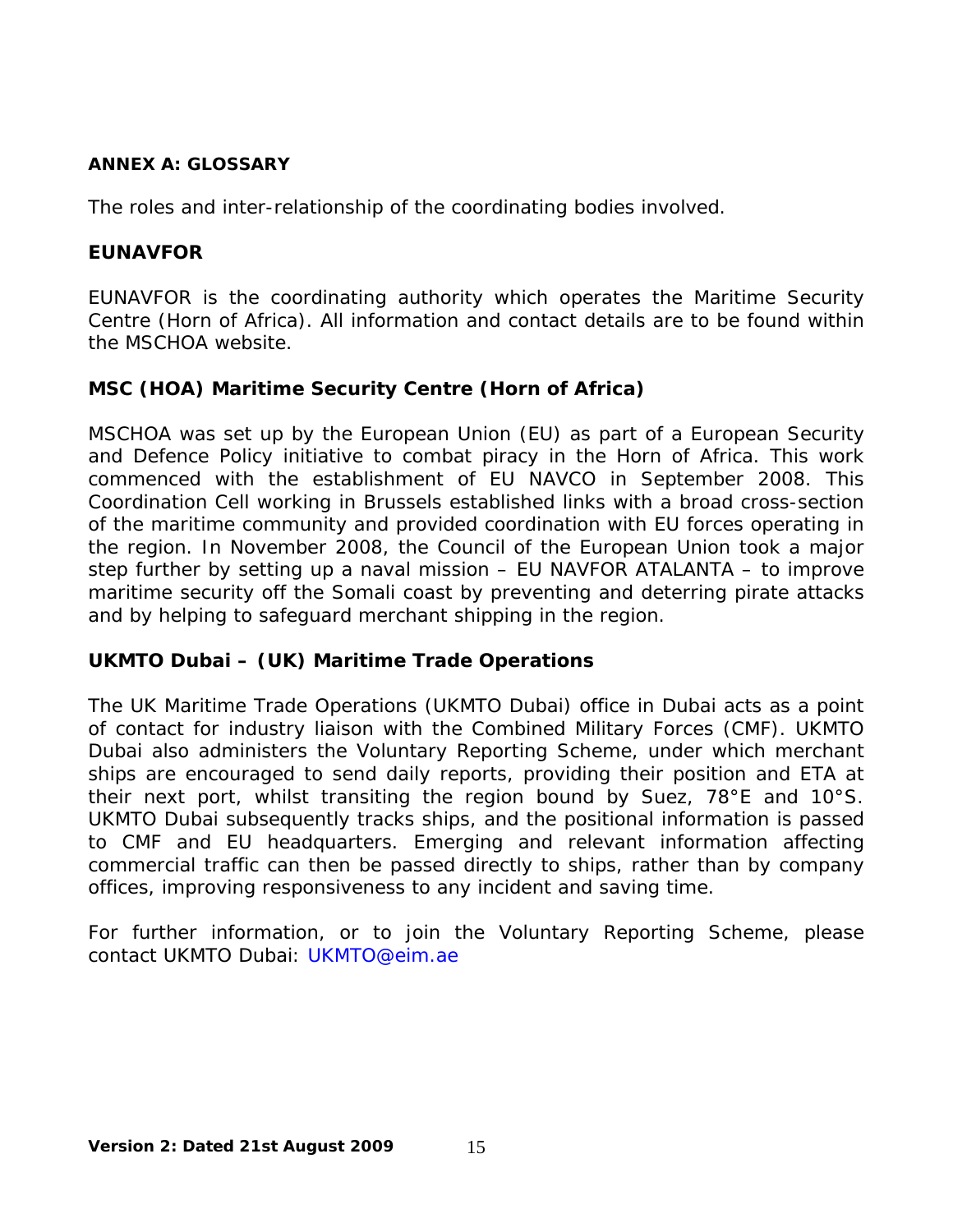## **ANNEX B: USEFUL CONTACT DETAILS**

| <b>UKMTO Dubai</b><br>Email<br>Telephone<br>Cell<br>Fax<br><b>Telex</b> | UKMTO@eim.ae<br>+971 50 552 3215<br>+971 4 306 5710<br>$(51)$ 210473                  |
|-------------------------------------------------------------------------|---------------------------------------------------------------------------------------|
| <b>MSCHOA</b>                                                           |                                                                                       |
| Via Website for reporting<br>Telephone<br>Fax<br>Email                  | www.mschoa.org<br>+44 (0) 1923 958545<br>+44 (0) 1923 958520<br>postmaster@mschoa.org |
| <b>IMB PRC</b><br>Email<br>Telephone<br>Cell<br>Fax<br><b>Telex</b>     | piracy@icc-ccs.org<br>$+60$ 3 2031 0014.<br>+60 3 2078 5769<br>MA34199 IMBPC1         |
| <b>MARLO</b><br>Email<br>Telephone<br>Cell                              | Marlo.bahrain@me.navy.mil<br>+ 973 1785 3927<br>+ 973 3944 2117                       |